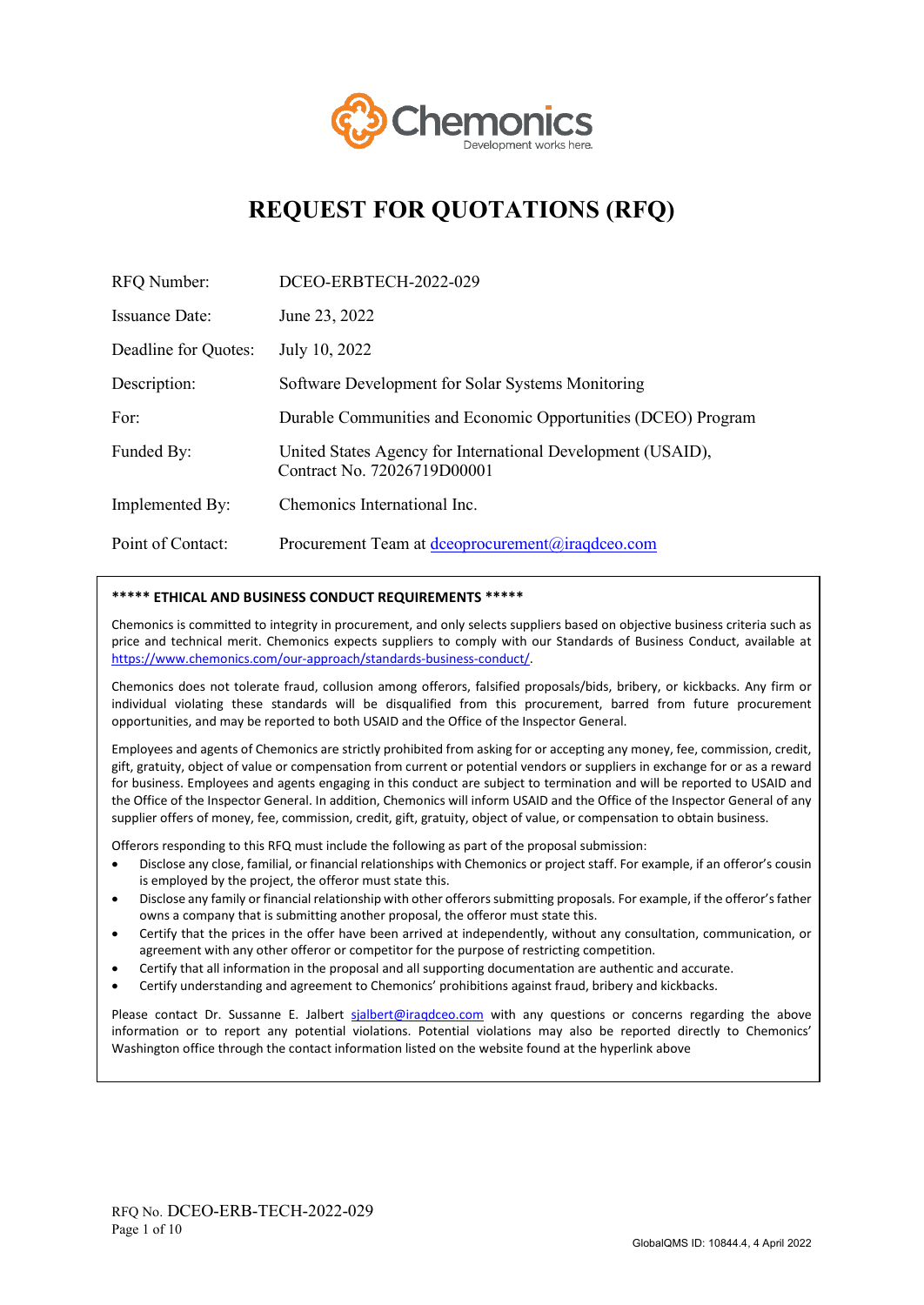# **Section 1: Instructions to Offerors**

# 1. **Introduction**:

Background: Iraq Durable Communities and Economic Opportunities (DCEO) is a United States Agency for International Development (USAID) program implemented by Chemonics International. DCEO aims to support vulnerable communities to build community resilience against destabilizing factors by increasing their adaptive capacity and economic well-being.

Offerors are responsible for ensuring that their offers are received by Chemonics in accordance with the instructions, terms, and conditions described in this RFQ. Failure to adhere with instructions described in this RFQ may lead to disqualification of an offer from consideration.

Purpose: To increase the competitiveness of Iraqi firms and create employment for Iraqi citizens, the project engages private enterprises to solve problems that are constraining their growth and limiting productive employment opportunities. The purpose of this scope of work is to provide client (**KESK Company Ltd**.) with technical support by providing **Software development for Solar Systems monitoring**.

2. **Offer Deadline and Protocol**: Offers must be received no later than 5:00 PM local Iraq time on **July 10, 2022**, by email only to tenders@iraqdceo.com.

Please reference the RFQ number in any response to this RFQ. Offers received after the specified time and date will be considered late and will be considered only at the discretion of Chemonics.

3. **Questions**: Questions regarding the technical or administrative requirements of this RFQ may be submitted no later than **5:00 PM local Erbil time on Sunday, July 02, 2022,** by email to dceoprocurement@iraqdceo.com. Questions must be submitted in writing; phone calls will not be accepted. Questions and requests for clarification—and the responses thereto—that Chemonics believes may be of interest to other offerors will be circulated to all RFQ recipients who have indicated an interest in bidding.

Only the written answers issued by Chemonics will be considered official and carry weight in the RFQ process and subsequent evaluation. Any verbal information received from employees of Chemonics, or any other entity should not be considered as an official response to any questions regarding this RFQ.

- 4. **Scope of Work**: Section 3 contains the Scope of Work for the required services.
- 5. **Quotations**: Quotations in response to this RFQ must be priced on a fixed-price, all-inclusive basis. Prices must be presented in USD. Prices must be inclusive of all costs (including worker's compensation insurance mandated by U.S. Defense Base Act (DBA insurance). Offers must remain valid for not less than thirty (30) calendar days after the offer deadline. Offerors are requested to provide quotations on their official quotation format or letterhead; in the event this is not possible, offerors may complete the table in Section 3.

In addition, offerors responding to this RFQ are requested to submit the following:

- Organizations responding to this RFQ are requested to submit a copy of their official registration or business license.
- Individuals responding to this RFQ are requested to submit a copy of their identification card.
- A minimum of three (3) references (with name and contact information) indicating the relevant services carried out in the last three (3) years that best illustrate organization/individual's qualifications and past performance. References from USAID or similar donor-funded projects are preferred. Independent verification of the references may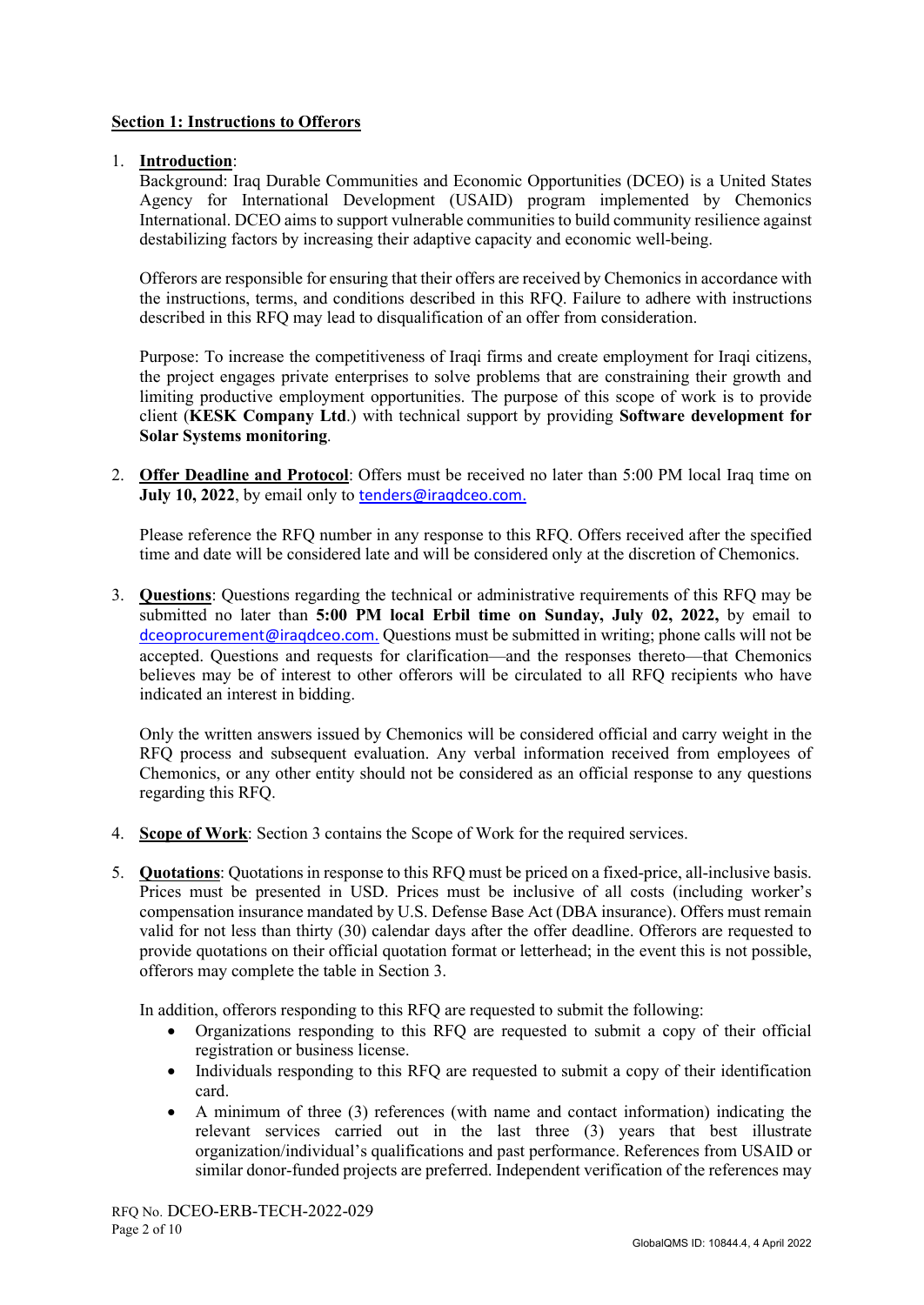be carried out. Chemonics reserves the right to obtain past performance information from sources other than those identified by the offeror.

- Narrative description of past performance for similar services.
- Official quotation, including price, specifications of offered commodities (see Section 3 below for example format) and 3 past performance references.
- Federal Funding Accountability and Transparency Act (FFATA) Subaward Reporting Questionnaire, signed by an authorized representative of the offeror (see Section 5 for questionnaire)

The price quotation be submitted separately from above documents. All other parts of this quotation must not make reference to pricing data in order that the technical evaluation may be made strictly on the basis of technical merit.

6. **Delivery**: As part of its response to this RFQ, each offeror is expected to provide an estimate (in calendar days) of the delivery timeframe (after receipt of order). The delivery estimate presented in an offer in response to this RFQ must be upheld in the performance of any resulting contract

# 7. **Source and Authorized Geographic Code** :

a) All services offered in response to this RFQ or supplied under any resulting award must meet **USAID Geographic Code 937** in accordance with the United States Code of Federal Regulations (CFR), [22 CFR §228.](https://www.gpo.gov/fdsys/pkg/CFR-2017-title22-vol1/pdf/CFR-2017-title22-vol1-part228.pdf) The cooperating country for this RFQ is **Iraq.**

Offerors may not offer or supply services or any commodities that are manufactured or assembled in, shipped from, transported through, or otherwise involving any of the following countries: Cuba, Iran, North Korea, Syria.

Any and all items that are made by Huawei Technology Company, ZTE Corporation, Hytera Communications Corporation, Hangzhou Hikvision Digital Technology Company, Dahua Technology Company will not be accepted. If quotes include items from these entities please note that they will be deemed not technically responsive, and excluded from competition.

b) The USG has implemented a blanket prohibition on providing direct government financing to international solar projects that source from suppliers that are the subject of a [withhold release](https://nam02.safelinks.protection.outlook.com/?url=https%3A%2F%2Fwww.cbp.gov%2Ftrade%2Fprograms-administration%2Fforced-labor%2Fhoshine-silicon-industry-co-ltd-withhold-release-order-frequently-asked-questions&data=04%7C01%7Cmevans%40chemonics.com%7Cceeecd341d8a4ff63e0508d9e754a887%7C7c1f24a67d39452c82370726e3b19a73%7C0%7C0%7C637795173057717238%7CUnknown%7CTWFpbGZsb3d8eyJWIjoiMC4wLjAwMDAiLCJQIjoiV2luMzIiLCJBTiI6Ik1haWwiLCJXVCI6Mn0%3D%7C3000&sdata=yrbsNUrX2K7Mt2xEI2aWOV0T9CU1W8PxaTcDHrp7LY4%3D&reserved=0)  [order](https://nam02.safelinks.protection.outlook.com/?url=https%3A%2F%2Fwww.cbp.gov%2Ftrade%2Fprograms-administration%2Fforced-labor%2Fhoshine-silicon-industry-co-ltd-withhold-release-order-frequently-asked-questions&data=04%7C01%7Cmevans%40chemonics.com%7Cceeecd341d8a4ff63e0508d9e754a887%7C7c1f24a67d39452c82370726e3b19a73%7C0%7C0%7C637795173057717238%7CUnknown%7CTWFpbGZsb3d8eyJWIjoiMC4wLjAwMDAiLCJQIjoiV2luMzIiLCJBTiI6Ik1haWwiLCJXVCI6Mn0%3D%7C3000&sdata=yrbsNUrX2K7Mt2xEI2aWOV0T9CU1W8PxaTcDHrp7LY4%3D&reserved=0) (Hoshine Silicon Industry), on the Commerce Entity List, or otherwise sanctioned for their use of forced labor. The PRC energy companies that were added to the Commerce Entity List for their ties to forced labor are found below.

NOTE: Offerors may not purchase from any of the Suppliers listed below without advance written approval from Chemonics/USAID.

- Hoshine Silicon Industry (metallurgical grade silicon and silicon products) also subject to a WRO
- Xinjiang Daqo New Energy (polysilicon, wafers)
- Xinjiang East Hope Nonferrous Metals (polysilicon, ingots, wafers)
- Xinjiang GCL-New Energy Material (polysilicon, ingots, wafers, cells, modules)
- Xinjiang Production and Construction Corps (state-owned paramilitary organization, electricity supplier)

This does not mean that all PRC-produced solar panels are immediately blocked. Currently, the restriction is just on any panels or products that are directly purchased using USG funds from any of those above companies. Should the purchase of any solar panels or components be required, Chemonics/USAID prior review and written approval is required.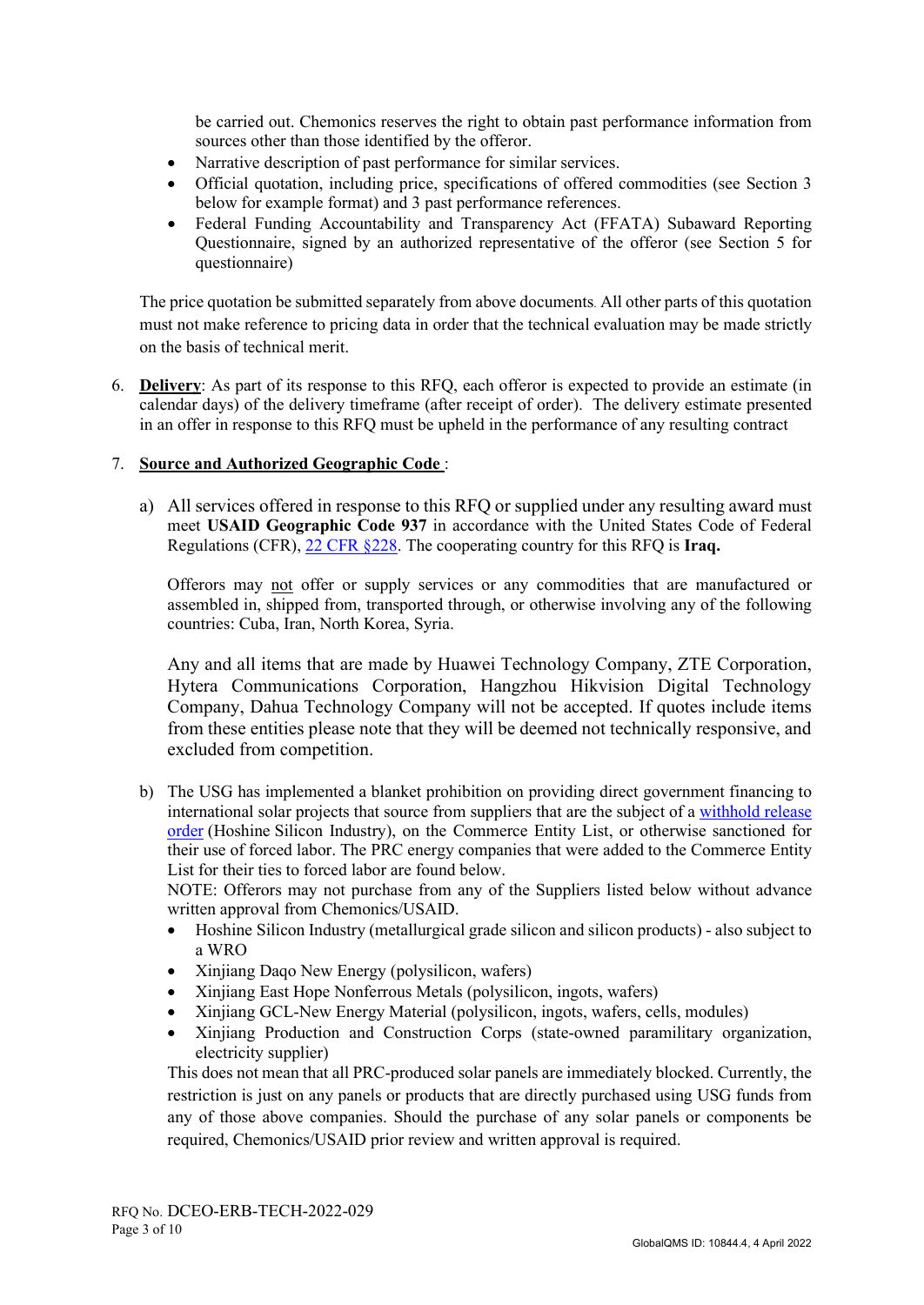# c) **Taxes and VAT**:

The agreement under which this procurement is financed is not exempt from the payment of taxes, VAT, tariffs, duties, or other levies imposed by any laws in effect in the Cooperating Country. Therefore, offerors must include taxes, VAT, charges, tariffs, duties and levies in accordance with the laws of the Cooperating Country.

- **d) UEI Number:** Companies or organizations, whether for-profit or non-profit, shall be requested to provide a Unique Entity Identifier (UEI) number if selected to receive an award in response to this RFQ valued greater than or equal to USD\$30,000 (or equivalent in other currency). If the Offeror does not have a UEI number and is unable to obtain one before the submission deadline, Offeror shall include a statement noting their intention to obtain a UEI number should it be selected as the successful offeror or explaining why registration for a UEI number is not possible. Contact sam.gov to obtain a number. Further guidance on obtaining a UEI number is available from Chemonics upon request.
- e) **Eligibility**: By submitting an offer in response to this RFQ, the offeror certifies that it and its principal officers are not debarred, suspended, or otherwise considered ineligible for an award by the U.S. Government. Chemonics will not award a contract to any firm that is debarred, suspended, or considered to be ineligible by the U.S. Government.
- f) **Evaluation and Basis for Award**: The award will be made to a responsible offeror whose offer follows the RFQ instructions, meets the eligibility requirements, evaluation criteria must be edited as needed; this option is the recommended default): and is determined via a **trade-off analysis** to be the best value based on application of the following evaluation criteria. Points will be awarded for cost which will be primarily evaluated for realism and reasonableness. For overall evaluation purposes of this RFQ, technical evaluation factors other than cost, when combined, are considered more important than cost factors. If technical scores are determined to be equal or nearly equal, cost will become the determining factor.

The relative importance of each individual criterion is indicated by the number of points below:

- **Technical Know How– 20 points:** Chemonics will assess whether the proposal explains, understands, and responds to the objectives of the project as stated in the Scope of Work.
- **Approach and Methodology 20 points:** Chemonics will assess whether the proposed program approach and detailed activities and suggested timeline fulfill the requirements of executing the Scope of Work effectively and efficiently.
- **Corporate Capabilities- 20 points**: Chemonics will evaluate whether the company experience is relevant to the project Scope of Work.
- **Past Performance 20 points:** Offerors must include three (3) past performance references of similar work (under contracts or subcontracts) previously implemented as well as contact information for the companies for which such work was completed. Contact information must include at a minimum: name of point of contact who can speak to the offeror's performance, name and address of the company for which the work was performed, and email and phone number of the point of contact. Chemonics will assess the past performance of the Offerors by contacting three (3) references who may indicate the Offeror's past performance for projects of similar size and scope
- **Price 20 points**: Overall price of the quotation.

Please note that if there are significant deficiencies regarding responsiveness to the requirements of this RFQ, an offer may be deemed "non-responsive" and thereby disqualified from consideration. Chemonics reserves the right to waive immaterial deficiencies at its discretion.

Best-offer quotations are requested. It is anticipated that award will be made solely on the basis of these original quotations. However, Chemonics reserves the right to conduct any of the following: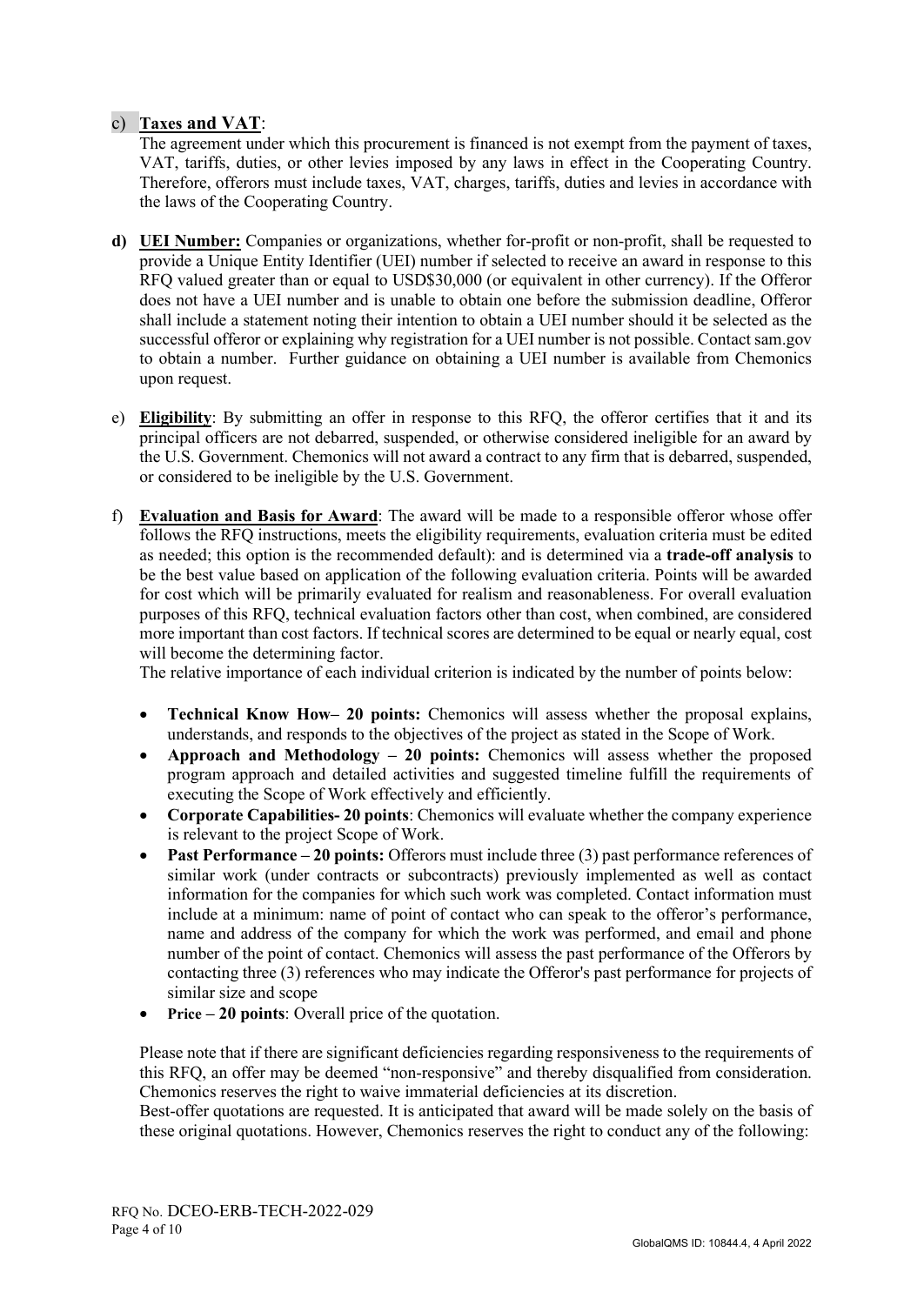Chemonics may conduct negotiations with and/or request clarifications from any offeror prior to award.

- While preference will be given to offerors who can address the full technical requirements of this RFQ, Chemonics may issue a partial award or split the award among various Vendors, if in the best interest of the DCEO Project.
- Chemonics may cancel this RFO at any time.
- Chemonics may reject all offers, if such action is considered to be in the best interest of Chemonics.

Please note that in submitting a response to this RFQ, the offeror understands that USAID is not a party to this solicitation and the offeror agrees that any protest hereunder must be presented—in writing with full explanations—to the DCEO Project for consideration, as USAID will not consider protests regarding procurements carried out by implementing partners. Chemonics, at its sole discretion, will make a final decision on the protest for this procurement.

g) **Terms and Conditions**: This is a Request for Quotations only. Issuance of this RFQ does not in any way obligate Chemonics, the DCEO Project, or USAID to make an award or pay for costs incurred by potential offerors in the preparation and submission of an offer.

This solicitation is subject to Chemonics' standard terms and conditions. Any resultant award will be governed by these terms and conditions; a copy of the full terms and conditions is available upon request. Please note the following terms and conditions will apply:

- (a) Chemonics' standard payment terms are net 30 days after receipt and acceptance of any commodities or deliverables. Payment will only be issued to the entity submitting the offer in response to this RFQ and identified in the resulting award; payment will not be issued to a third party.
- (b) Any award resulting from this RFQ will be firm fixed price, in the form of a purchase order.
- (c) No services or commodities may be supplied that are manufactured or assembled in, shipped from, transported through, or otherwise involving any of the following countries: Cuba, Iran, North Korea, Syria.
- (d) Any international air or ocean transportation or shipping carried out under any award resulting from this RFQ must take place on U.S.-flag carriers/vessels.
- (e) United States law prohibits transactions with, and the provision of resources and support to, individuals and organizations associated with terrorism. The Vendor under any award resulting from this RFQ must ensure compliance with these laws.

#### **Section 2: Offer Checklist**

To assist offerors in preparation of the quote, the following checklist summarizes the documentation to include an offer in response to this RFQ:

- $\Box$  Cover letter, signed by an authorized representative of the offeror (see Section 4 for template)
- $\Box$  Official quotation, including proof of technical qualifications, (see Section 3 for scope of work, required technical qualifications, and the template to provide quotations);
- $\Box$  Copy of offeror's registration or business license (see Section 1.5 for more details);
- $\Box$  Contact information for at least three (3) references of past or present clients indicating the relevant services carried out in the last three (3) years that best illustrate company/individual's qualifications and past performance (see Section 1.5 for more details).
- Federal Funding Accountability and Transparency Act (FFATA) Subaward Reporting Questionnaire, signed by an authorized representative of the offeror (see Section 5 for questionnaire). This form shall be completed only if the value is over \$30,000.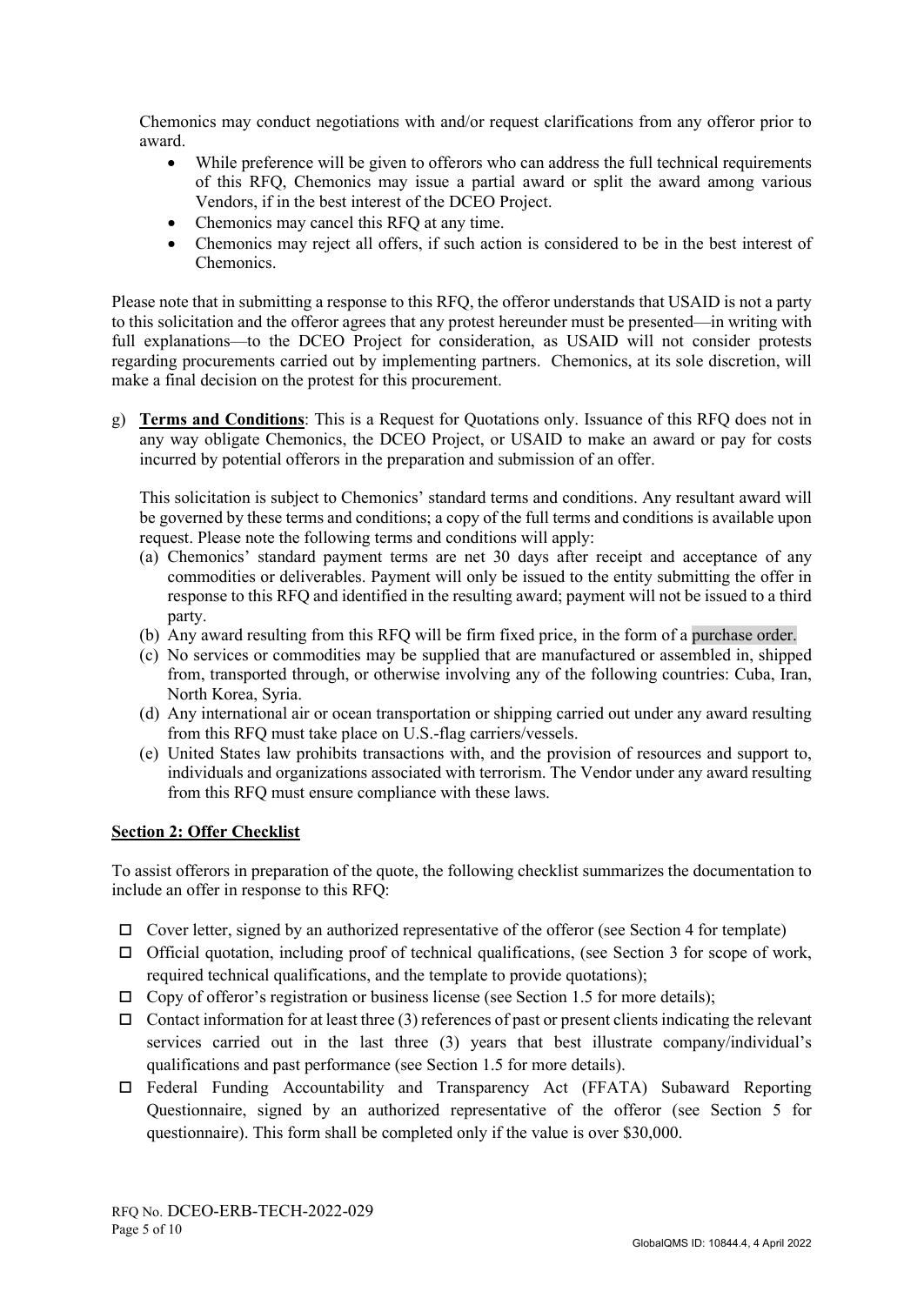# **Section 3: Scope of Work and Technical Qualifications**

The purpose of this RFQ is to engage the firm to provide software development for Solar Systems monitoring to Chemonics and DCEO Project. The firm shall, and when requested, provide the following services:

# **1. Software development for Solar Systems monitoring:**

To develop software that enables the owner (KESK) and its users to access real-time energy and carbon emission savings indicators for the solar energy applications and solutions. The software will provide a dashboard with power statistics: WP/hr /Day/ month with details of solar input and grid power consumption, per unit, per project, and per customer. The dashboard will report KESK solar air conditioner indicators including the indoor temperature, temperature controls, operation modes, fan speed regulation, solar power input, grid power input, light on/off, AC limiting option for each unit and combined.

# **The vendor should provide Annual Support and Service for 12 months include the following:**

- Provide on-demand and periodic operational and maintenance service.
- Answer phone calls and emails to address any questions and requests.

# **Technical Qualifications that the selected offeror must possess:**

The table below contains the list of services under RFQ. Offerors are requested to provide quotations containing the information below on official letterhead or official quotation format. In the event this is not possible, offerors may complete this Section 3 and submit a signed/stamped version to Chemonics.

#### **Technical Specification: The supplied monitoring software must comply with the below-mentioned specification:**

- Supports integration with the Philips Hue, Wemo Insight, Alexa, as well as Kasa HS110 plugs and works on Android and IOS technology/t
- The related hardware must support operating temperature of  $(-10 \text{ to } 55)$  and other device vibrations
- Monitor real-time energy consumption and saving and shares pop-up notification to users for any potential problems
- Monitors system performance and sends a notification via dashboard.
- Supports data collection to enable the dashboard to report the indoor temperature, temperature controls, operation modes, fan speed regulation, solar power input, grid power input, light on/off, AC limiting option.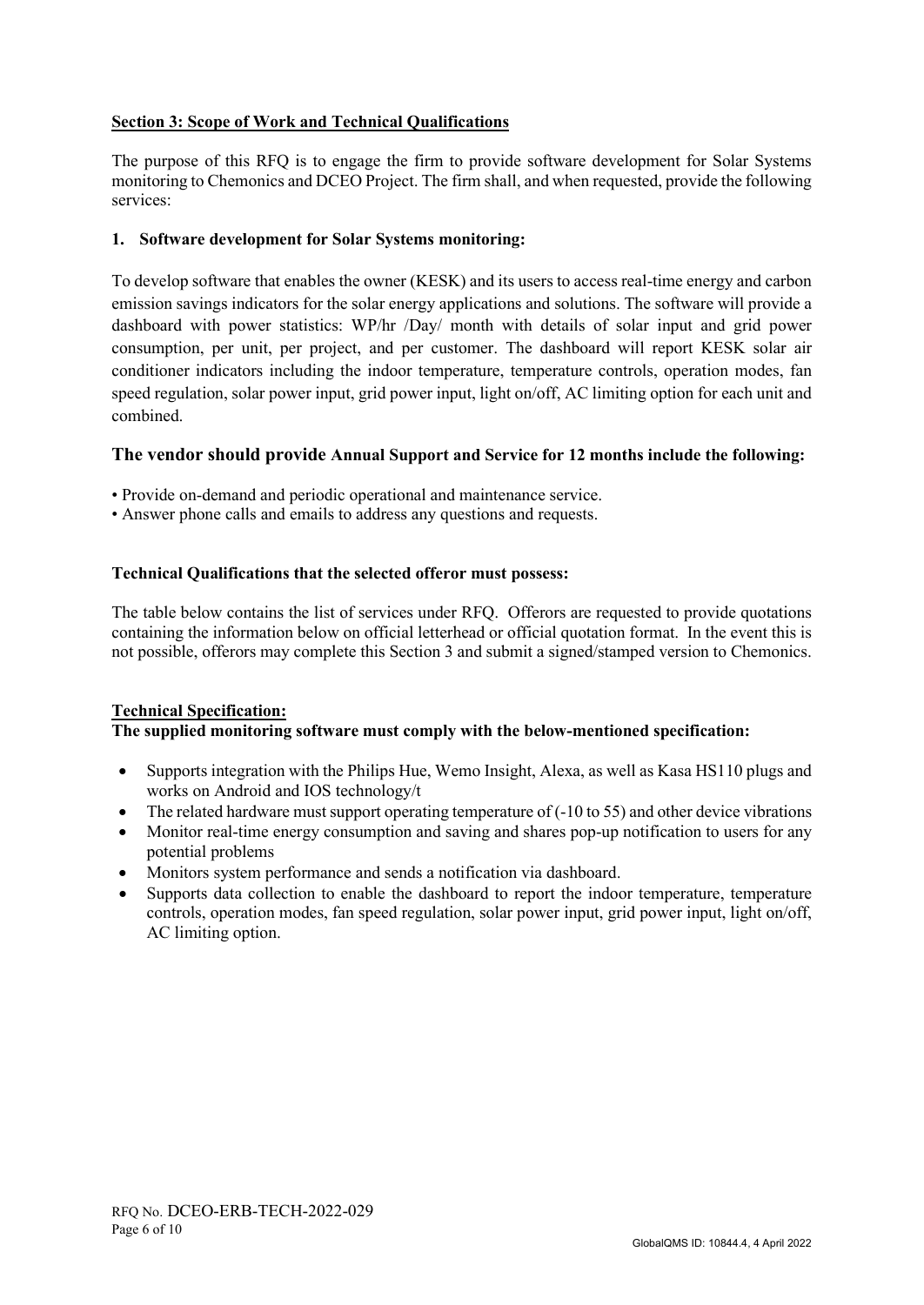#### **Electronic deliveries shall be made by the Vendor to KESK**

| $^{\#}$ | Description                                                              | Scope of work                                                                                                                                                                                                                                                                                                                                                                                                                                                        | <b>Service Provided</b> | Period      | <b>Unit Price</b><br>(USD) | <b>Total Price</b><br>(USD) |
|---------|--------------------------------------------------------------------------|----------------------------------------------------------------------------------------------------------------------------------------------------------------------------------------------------------------------------------------------------------------------------------------------------------------------------------------------------------------------------------------------------------------------------------------------------------------------|-------------------------|-------------|----------------------------|-----------------------------|
|         | Research and<br>Development<br>for<br><b>KESK</b><br>Hardware<br>Product | Assigning staff to provide full technical<br>information and gather data from the<br>hardware developer and their technical<br>team until the process is complete.<br>• Coordinate with the hardware developer to develop the<br>PCB sample for the new KESK solar AC model to export<br>its IOT data to the software.<br>• Conduct research and development and<br>make available all components needed in<br>addition to the software development                  |                         | month       |                            |                             |
| 2       | <b>KESK Web</b><br>Application<br>Development                            | • Data collection and development of<br>software design.<br>• KESK Web Application Development<br>including:<br>o Front End<br>o Back End<br>o Database<br>o API Calls<br>• KESK API Creation based on HTTP Request<br>ONLY. Building a strong API for KESK that listens to<br>HTTP Request listen/send for data<br>• Develop the prototype for KESK<br>• Carry out testing and commissioning<br>• Develop the final Software system and<br>make it fully functional |                         | 2<br>months |                            |                             |
|         | Delivery of<br>software,<br>installation,<br>testing, and<br>training    | Perform testing to the software including:<br>• Functional testing<br>• Code review<br>· Static code analysis<br>• Unit testing<br>· Single user performance<br>• Provide training to staff on how to use a<br>system.                                                                                                                                                                                                                                               |                         | 9<br>months |                            |                             |
|         | <b>Total Price in USD</b>                                                |                                                                                                                                                                                                                                                                                                                                                                                                                                                                      |                         |             |                            |                             |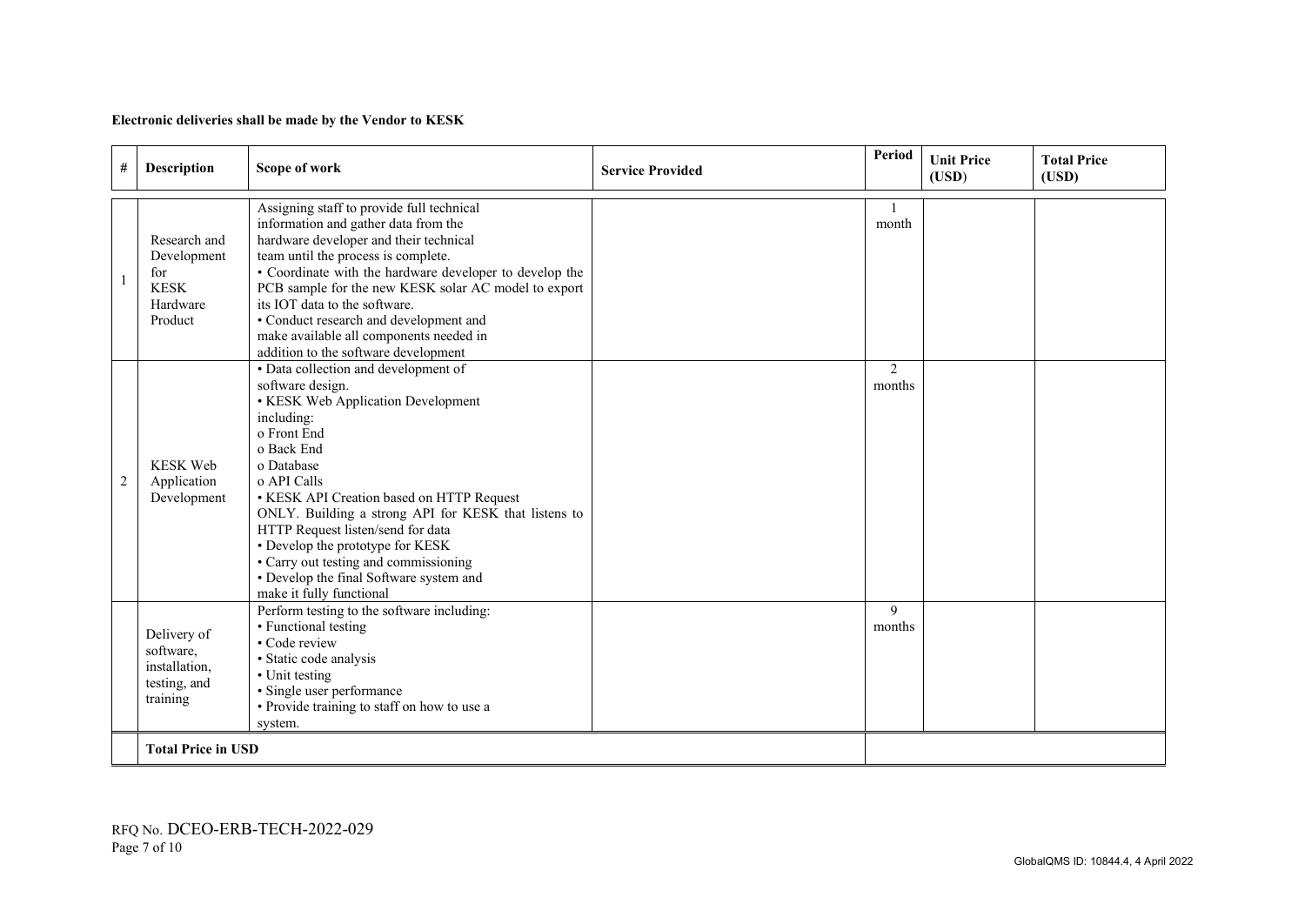Delivery time (after receipt of order): \_\_\_\_\_\_\_\_\_calendar days

The delivery estimate presented in an offer in response to this RFQ must be upheld in the performance of any resulting contract.

The prices quoted above remain fixed for the next Three "3" months:  $Y$ es  $N$ o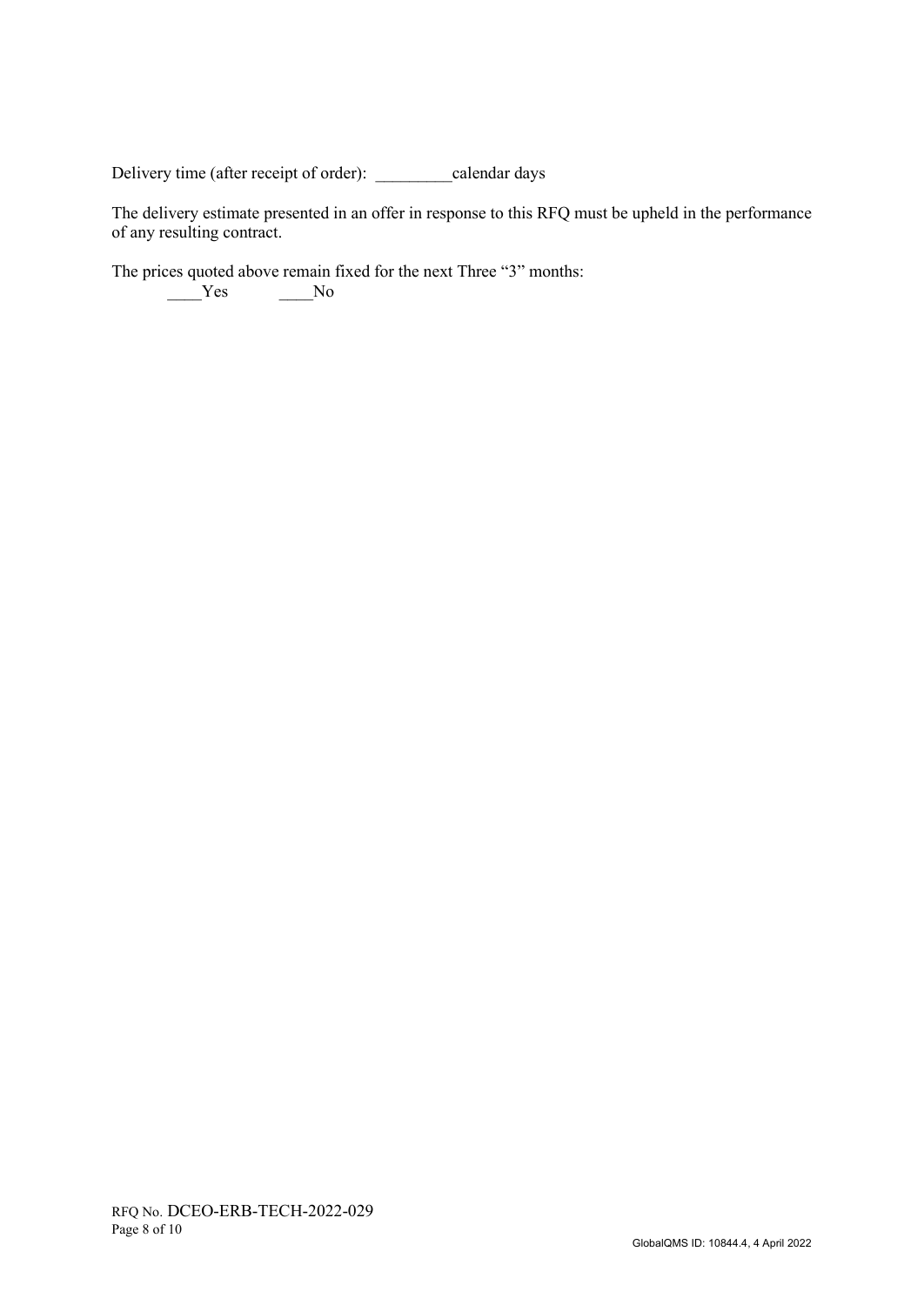#### **Section 4: Offer Cover Letter**

*The following cover letter must be placed on letterhead and completed/signed/stamped by a representative authorized to sign on behalf of the offeror:* 

To: Durable Communities and Economic Opportunities (DCEO) Erbil, Iraq

Reference: RFO DCEO-ERB-TECH-2022-019

To Whom It May Concern:

We, the undersigned, hereby provide the attached offer to perform all work required to complete the activities and requirements as described in the above-referenced RFQ. Please find our offer attached.

We hereby acknowledge and agree to all terms, conditions, special provisions, and instructions included in the above-referenced RFQ. We further certify that the below-named firm—as well as the firm's principal officers and all commodities and services offered in response to this RFQ—are eligible to participate in this procurement under the terms of this solicitation and under USAID regulations.

Furthermore, we hereby certify that, to the best of our knowledge and belief:

- We have no close, familial, or financial relationships with any Chemonics or DCEO project staff members;
- We have no close, familial, or financial relationships with any other offerors submitting quotes in response to the above-referenced RFQ; and
- The prices in our offer have been arrived at independently, without any consultation, communication, or agreement with any other offeror or competitor for the purpose of restricting competition.
- All information in our quote and all supporting documentation is authentic and accurate.
- We understand and agree to Chemonics' prohibitions against fraud, bribery, and kickbacks.

We hereby certify that the enclosed representations, certifications, and other statements are accurate, current, and complete.

| Company Name: Name: Name: Name: Name: Name: Name: Name: Name: Name: Name: Name: Name: Name: Name: Name: Name: Name: Name: Name: Name: Name: Name: Name: Name: Name: Name: Name: Name: Name: Name: Name: Name: Name: Name: Name |  |  |  |  |
|--------------------------------------------------------------------------------------------------------------------------------------------------------------------------------------------------------------------------------|--|--|--|--|
|                                                                                                                                                                                                                                |  |  |  |  |
|                                                                                                                                                                                                                                |  |  |  |  |
|                                                                                                                                                                                                                                |  |  |  |  |
|                                                                                                                                                                                                                                |  |  |  |  |
| Does the company have an active bank account (Yes/No)? __________________________                                                                                                                                              |  |  |  |  |
| Official name associated with bank account (for payment): _______________________                                                                                                                                              |  |  |  |  |